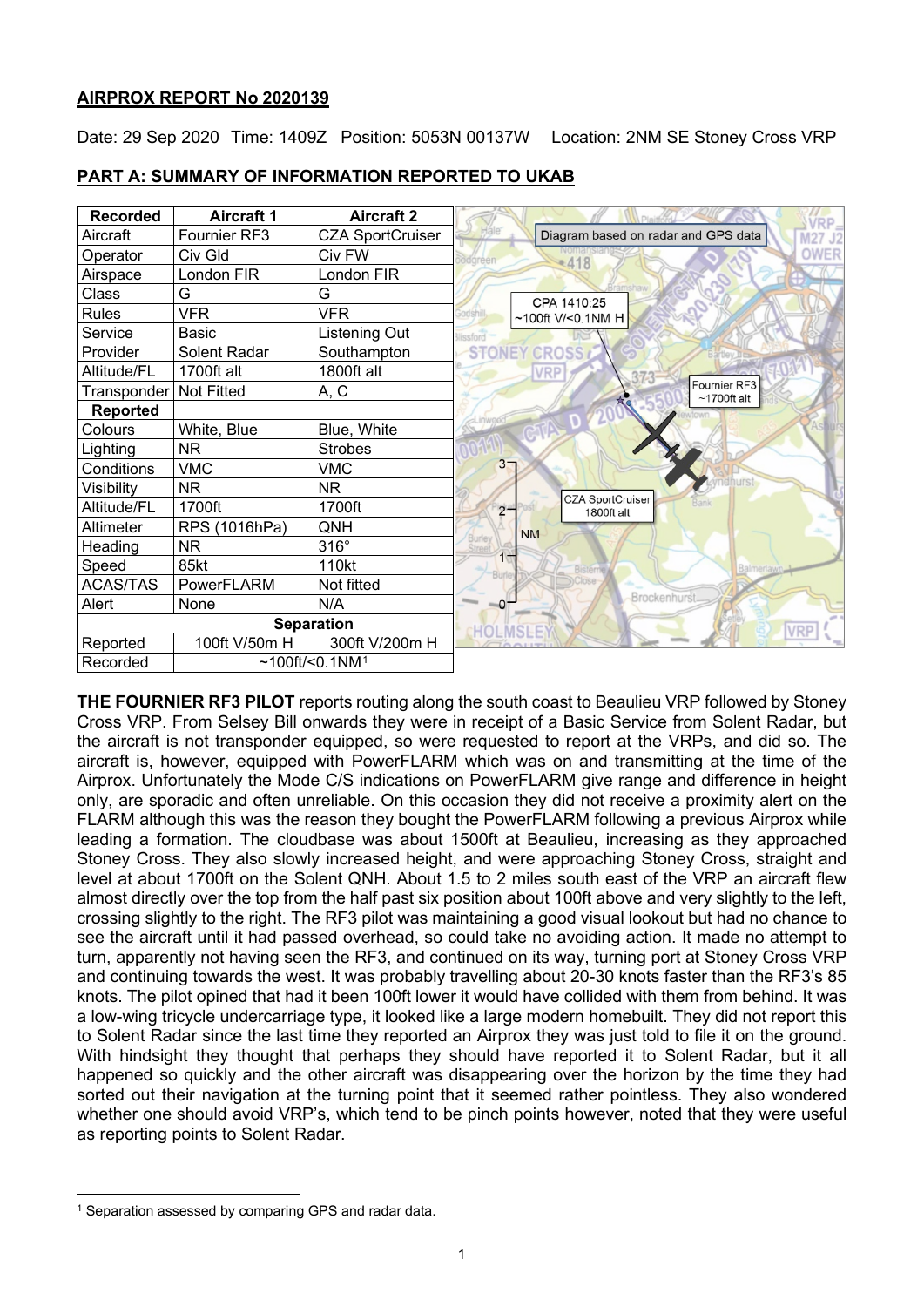The pilot assessed the risk of collision as 'High'.

**THE CZA SPORTCRUISER PILOT** reports that the white aircraft was in sight all of the time. Their speed meant that they were going to pass by before reaching Stoney Cross. The other aircraft was lower and slower than their aircraft on the starboard side, and they did not lose sight of it until they had passed it. No avoiding action taken. At Beaulieu they heard a radio transmission to another aircraft on 120.230Mhz advising that traffic was approaching from behind. This could have been their aircraft. They noted that they were in current flying practice, and had flown in the area many times and were aware of the controlled airspace to the east and west and above. They were paying full attention to the white aircraft as well as monitoring height and course.

The pilot assessed the risk of collision as 'None'.

**THE SOUTHAMPTON CONTROLLER** reports that the Airprox was not reported on frequency at the time and they were unaware that one had taken place until notified after the event.

## **Factual Background**

The weather at Southampton was recorded as follows:

METAR EGHI 291350Z 29004KT 240V350 9000 SCT030 18/09 Q1016=

## **Analysis and Investigation**

#### **NATS Unit Investigation**

[Fournier RF3 C/S] was under a Basic Service from Solent Radar routing Beaulieu-Stoney Cross, the pilot retrospectively filed an Airprox for when they were at Stoney Cross. They made no reference to this on the frequency on the day. At 1345:09 the Fournier pilot called Solent Radar at 1800ft requesting a Basic Service. The controller confirmed the Basic Service and asked the pilot to report passing Beaulieu. At 1402:13 Solent called [Fournier RF3 C/S] to request a position report and the following exchange took place:

ATCO - *'[Fournier RF3 C/S] report your position'*.

[Fournier RF3 C/S]- '*Ah [Fournier RF3 C/S] three miles East of Beaulieu, ah just passed another aircraft going the other way'*.

ATCO - *'[Fournier RF3 C/S] roger and what's your routing after Beaulieu'*. [Fournier RF3 C/S]- '*Ah be routing Stoney Cross next and ah fifteen hundred feet'*. ATCO - *'[Fournier RF3 C/S] report Stoney Cross'*.

[Fournier RF3 C/S]- '*Report Stoney Cross report Stoney Cross [Fournier RF3 C/S]'*.

No radar contact on [Fournier RF3 C/S] was observed during this conversation, however an intermittent primary contact painted on radar at 1403:01, 1NM West of Beaulieu river (200° at 9.9NM from SAM). This contact faded in and out of coverage for 3.8NM, at which point it faded from coverage completely (222° at 10.3NM from SAM). There was a Solent monitor 7011 squawk (Mode S [CZA SportCruiser C/S]) in the vicinity of the primary contact indicating A013 and bearing 220° at 10.7NM from SAM (Figure 1).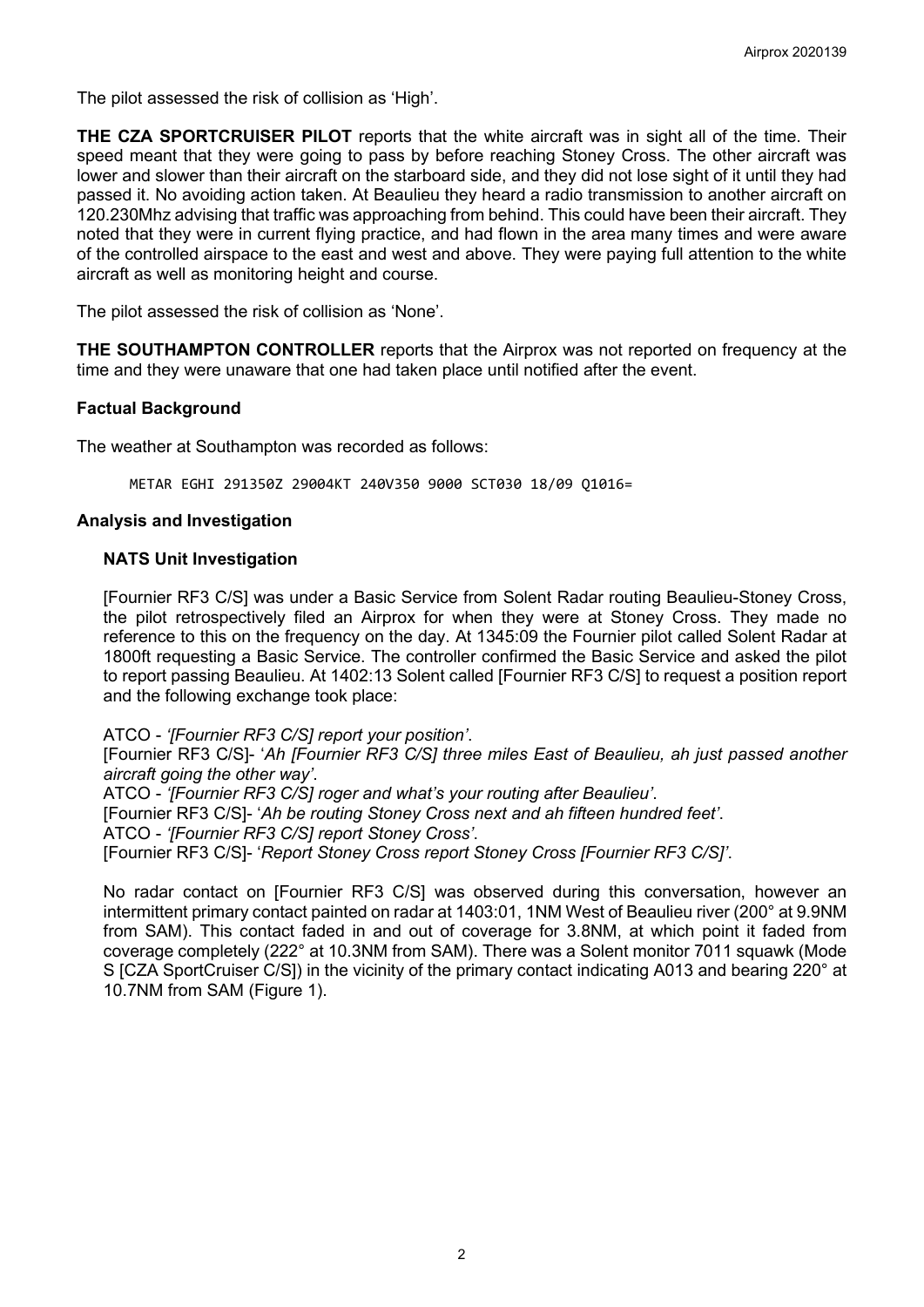

Figure 1

1410:12 the [CZA SportCruiser C/S] changed to the Bournemouth monitor squawk 0011. At 1410:31 a very intermittent primary contact started to paint on radar bearing 254° at 11.7NM from SAM and approximately 792m behind the [SportCruiser C/S].



Figure 2

At 1410:54 [Fournier RF3 C/S] reported at Stoney Cross, '*Solent [Fournier RF3 C/S] Stoney Cross ah turning North ah North East direct to [destination] at ah two thousand feet*'. The ATCO asked them to report leaving the frequency and the pilot replied that they would do. At this time the SportCruiser was also at Stoney Cross, indicating A021 climbing, in a left turn to the west, however, the primary contact had faded from radar coverage again by this time.

1411:04 A primary contact again painted on radar in the right turn tracking northeast bound, the SportCruiser was now 0.9NM west of the primary contact and tracking west, passing A022.



Figure 3

At 1423:04 [Fournier RF3 C/S] requested QSY to their destination.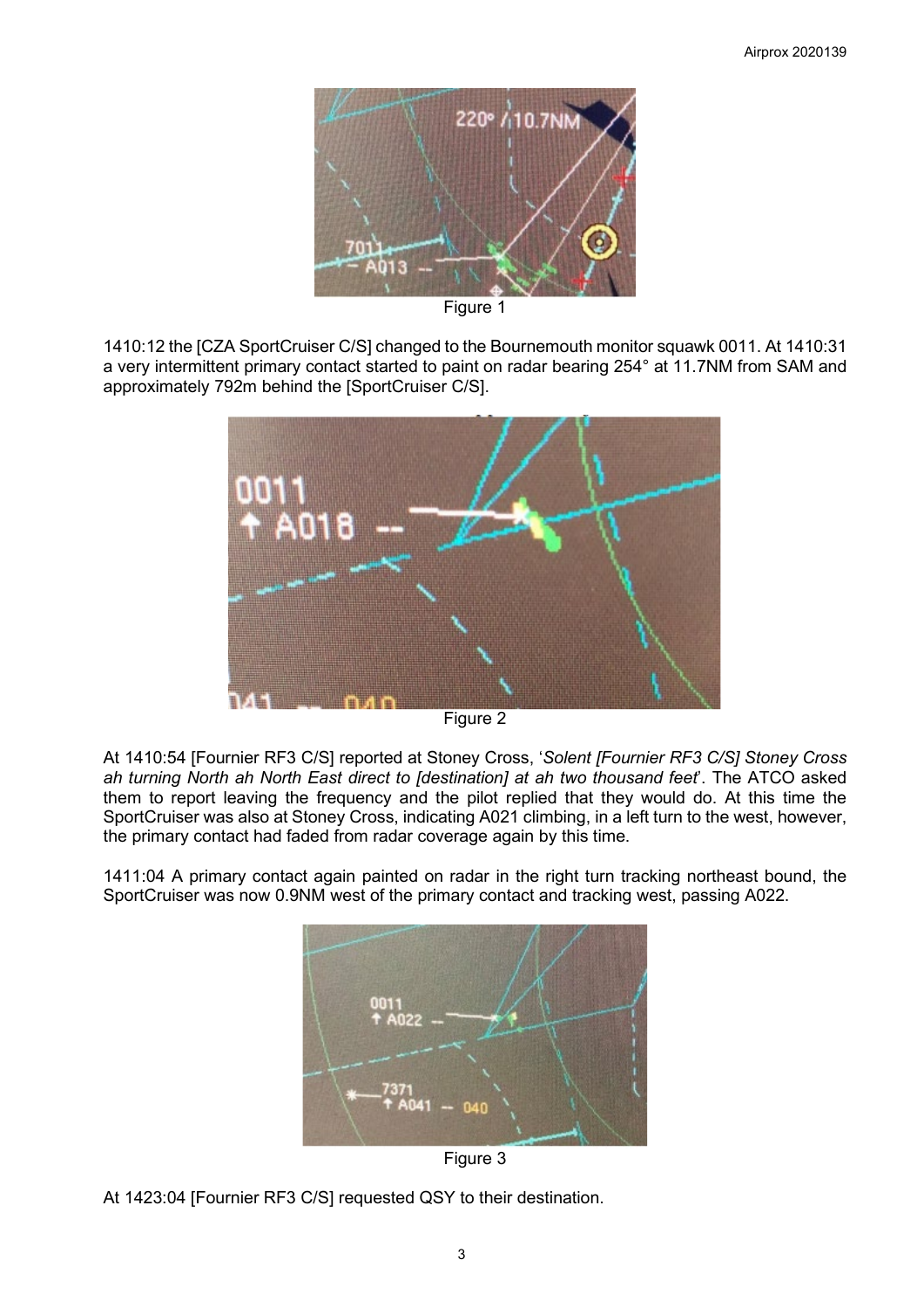The lack of a radar contact on [Fournier RF3 C/S] meant that they were not identified and information within this investigation was derived from position reports that would suggest the primary contact was [the Fournier RF3].

## **UKAB Secretariat**

The Fournier and SportCruiser pilots shared an equal responsibility for collision avoidance and not to operate in such proximity to other aircraft as to create a collision hazard. $^2$  $^2$  If the incident geometry is considered as overtaking then the Fournier pilot had right of way and the SportCruiser pilot was required to keep out of the way of the other aircraft by altering course to the right. $^3$  $^3$ 

# **Summary**

An Airprox was reported when a Fournier RF3 and a CZA SportCruiser flew into proximity 2NM south east of Stoney Cross VRP at 1410Z on Tuesday 29<sup>th</sup> September 2020. Both pilots were operating under VFR in VMC, the Fournier RF3 pilot was in receipt of a Basic Service from Solent Radar and the CZA SportCruiser pilot was not in receipt of a ATS.

# **PART B: SUMMARY OF THE BOARD'S DISCUSSIONS**

Information available consisted of reports from both pilots, radar photographs/video recordings, reports from the air traffic controllers involved and reports from the appropriate operating authorities. Relevant contributory factors mentioned during the Board's discussions are highlighted within the text in bold, with the numbers referring to the Contributory Factors table displayed in Part C.

Due to the exceptional circumstances presented by the coronavirus pandemic, this incident was assessed as part of a 'virtual' UK Airprox Board meeting where members provided a combination of written contributions and dial-in/VTC comments.

The Board first looked at the actions of the Fournier RF3 pilot. They were not transponder equipped, but were receiving a Basic Service from Southampton. However, because Southampton could not see the aircraft on the radar, the pilot did not receive any Traffic Information. Members were not sure why the PowerFLARM did not alert to the SportCruiser, (**CF6**), but noted that obscuration could have been the reason as the SportCruiser was approaching from behind. Consequently, the RF3 pilot did not have any prior situational awareness about the SportCruiser until it passed in close proximity (**CF5**). Furthermore, as it was approaching from behind and so was not seen until at or around CPA, the pilot could not take any avoiding action (**CF7**, **CF9**). Members noted the pilot's comments about the VRPs and were in broad agreement that pilots should avoid using VRPs as turning points wherever possible because of the propensity for other aircraft to be there. Finally, members wished to highlight to pilots the merits of reporting an Airprox on frequency, because it enabled controllers to make a note of the radar situation at the time and preserve any RT data available. Once reported, pilots would then still need to submit full details of the Airprox electronically when on the ground.

Turning to the SportCruiser pilot, the Board noted that they were wearing a frequency monitoring squawk and transiting beneath CAS, as they were entitled to do. However, some members thought that because the pilot was routing via the VRPs they should have called Southampton for a service in order to provide situational awareness to other pilots in the vicinity (**CF4**). The SportCruiser pilot reported having the RF3 in sight for some time before they overtook it, but members agreed that the separation was such that had the RF3 pilot unexpectedly changed course, there had been little room left for manoeuvre (**CF2**, **CF3, CF8**). Members opined that, notwithstanding the SportCruiser pilot's own risk appetite, they should have employed more defensive flying techniques and given the other aircraft a wider berth because they did not know the intentions of the other pilot. Furthermore, they should have expected that, in approaching from behind where they could not be seen, their actions would have come as a surprise to the RF3 pilot (**CF10**, **CF11**).

<span id="page-3-0"></span><sup>2</sup> SERA.3205 Proximity.

<span id="page-3-1"></span><sup>3</sup> SERA.3210 Right-of-way (c)(3) Overtaking.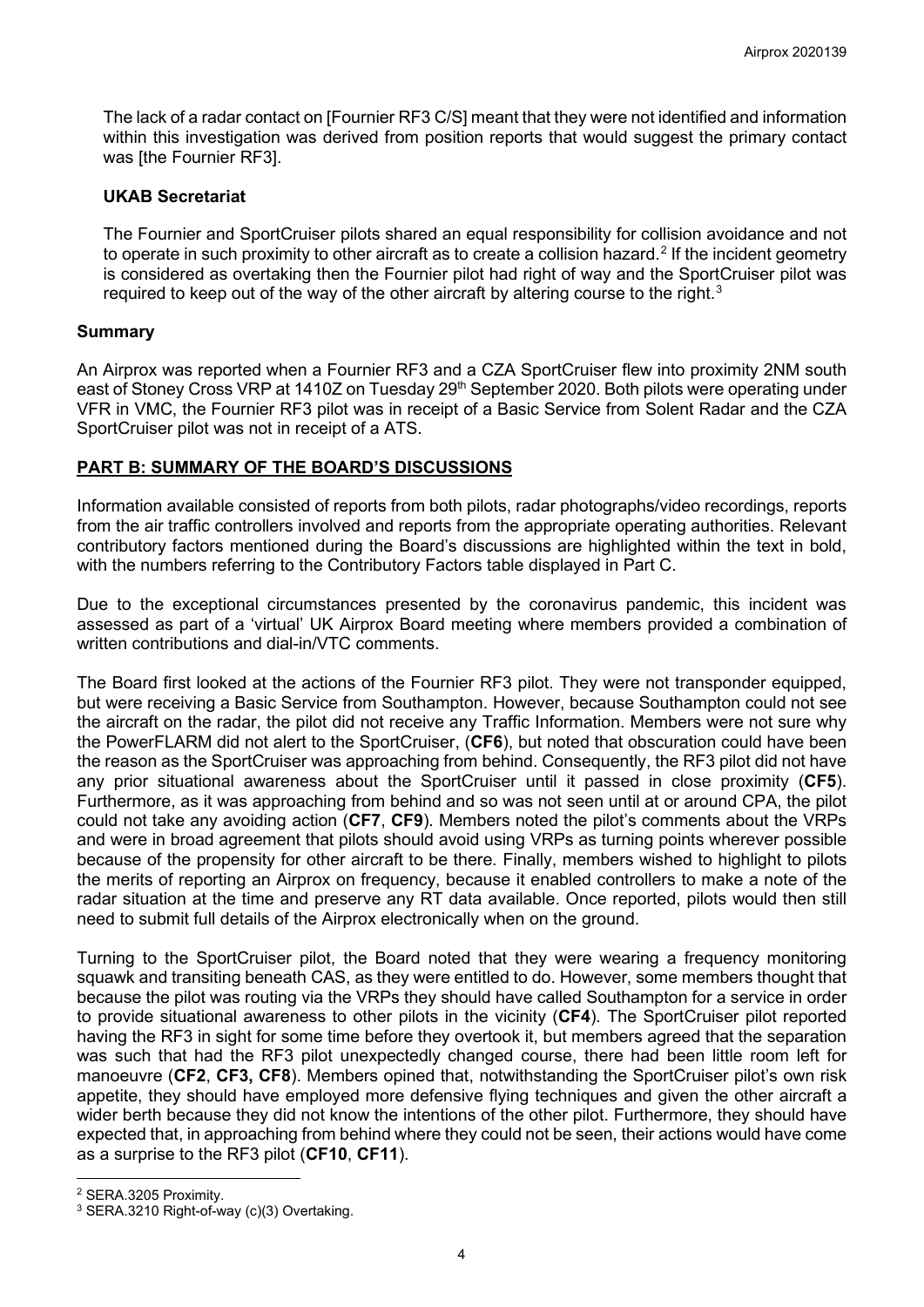The Board briefly looked at the actions of the Southampton controller, they were providing a Basic Service to the RF3 pilot and some controlling members wondered whether, given that the SportCruiser's frequency monitoring code was displaying on the radar, generic Traffic Information could have been passed. That being said, because the controller did not have an up to date position report as the RF3 was not displaying on their radar, it was agreed that they could not have been expected to provide Traffic Information (**CF1**).

When assessing the risk, members quickly agreed that because the SportCruiser pilot had been visual with the RF3 at all times, there had been no risk of collision. However, in the Board's opinion, the minimum separation between the aircraft, coupled with the fact that the SportCruiser pilot did not know the intentions of the RF3 pilot, meant that safety had been degraded; Risk Category C.

## **PART C: ASSESSMENT OF CONTRIBUTORY FACTORS AND RISK**

## Contributory Factors:

|           | 2020139                                                                   |                                                       |                                                                     |  |  |  |  |  |  |  |  |
|-----------|---------------------------------------------------------------------------|-------------------------------------------------------|---------------------------------------------------------------------|--|--|--|--|--|--|--|--|
| <b>CF</b> | Factor                                                                    | <b>Description</b>                                    | <b>Amplification</b>                                                |  |  |  |  |  |  |  |  |
|           | <b>Ground Elements</b>                                                    |                                                       |                                                                     |  |  |  |  |  |  |  |  |
|           |                                                                           | • Situational Awareness and Action                    |                                                                     |  |  |  |  |  |  |  |  |
| 1         | Contextual                                                                | • ANS Flight Information Provision                    | Not required to monitor the aircraft under the agreed<br>service    |  |  |  |  |  |  |  |  |
|           | <b>Flight Elements</b>                                                    |                                                       |                                                                     |  |  |  |  |  |  |  |  |
|           | • Regulations, Processes, Procedures and Compliance                       |                                                       |                                                                     |  |  |  |  |  |  |  |  |
| 2         | <b>Human Factors</b>                                                      | • Flight Operations Documentation and<br>Publications | Regulations and/or procedures not complied with                     |  |  |  |  |  |  |  |  |
|           | <b>. Tactical Planning and Execution</b>                                  |                                                       |                                                                     |  |  |  |  |  |  |  |  |
| 3         | <b>Human Factors</b>                                                      | • Action Performed Incorrectly                        | Incorrect or ineffective execution                                  |  |  |  |  |  |  |  |  |
| 4         | <b>Human Factors</b>                                                      | • Accuracy of Communication                           | Ineffective communication of intentions                             |  |  |  |  |  |  |  |  |
|           | • Situational Awareness of the Conflicting Aircraft and Action            |                                                       |                                                                     |  |  |  |  |  |  |  |  |
| 5         | Contextual                                                                | • Situational Awareness and Sensory Events            | Pilot had no, late or only generic, Situational Awareness           |  |  |  |  |  |  |  |  |
|           |                                                                           | • Electronic Warning System Operation and Compliance  |                                                                     |  |  |  |  |  |  |  |  |
| 6         | • Interpretation of Automation or Flight Deck<br>Technical<br>Information |                                                       | CWS alert expected but none reported                                |  |  |  |  |  |  |  |  |
|           | • See and Avoid                                                           |                                                       |                                                                     |  |  |  |  |  |  |  |  |
| 7         | Contextual<br>• Poor Visibility Encounter                                 |                                                       | One or both aircraft were obscured from the other                   |  |  |  |  |  |  |  |  |
| 8         | Contextual                                                                | • Loss of Separation                                  | A conflict in the FIR                                               |  |  |  |  |  |  |  |  |
| 9         | <b>Human Factors</b>                                                      | • Monitoring of Other Aircraft                        | Non-sighting or effectively a non-sighting by one or both<br>pilots |  |  |  |  |  |  |  |  |
| 10        | • Perception of Visual Information<br><b>Human Factors</b>                |                                                       | Pilot perceived there was no conflict                               |  |  |  |  |  |  |  |  |
| 11        | <b>Human Factors</b>                                                      | • Lack of Action                                      | Pilot flew close enough to cause concern                            |  |  |  |  |  |  |  |  |

Degree of Risk: C.

## Safety Barrier Assessment<sup>[4](#page-4-0)</sup>

In assessing the effectiveness of the safety barriers associated with this incident, the Board concluded that the key factors had been that:

<span id="page-4-0"></span><sup>4</sup> The UK Airprox Board scheme for assessing the Availability, Functionality and Effectiveness of safety barriers can be found on the [UKAB Website.](http://www.airproxboard.org.uk/Learn-more/Airprox-Barrier-Assessment/)